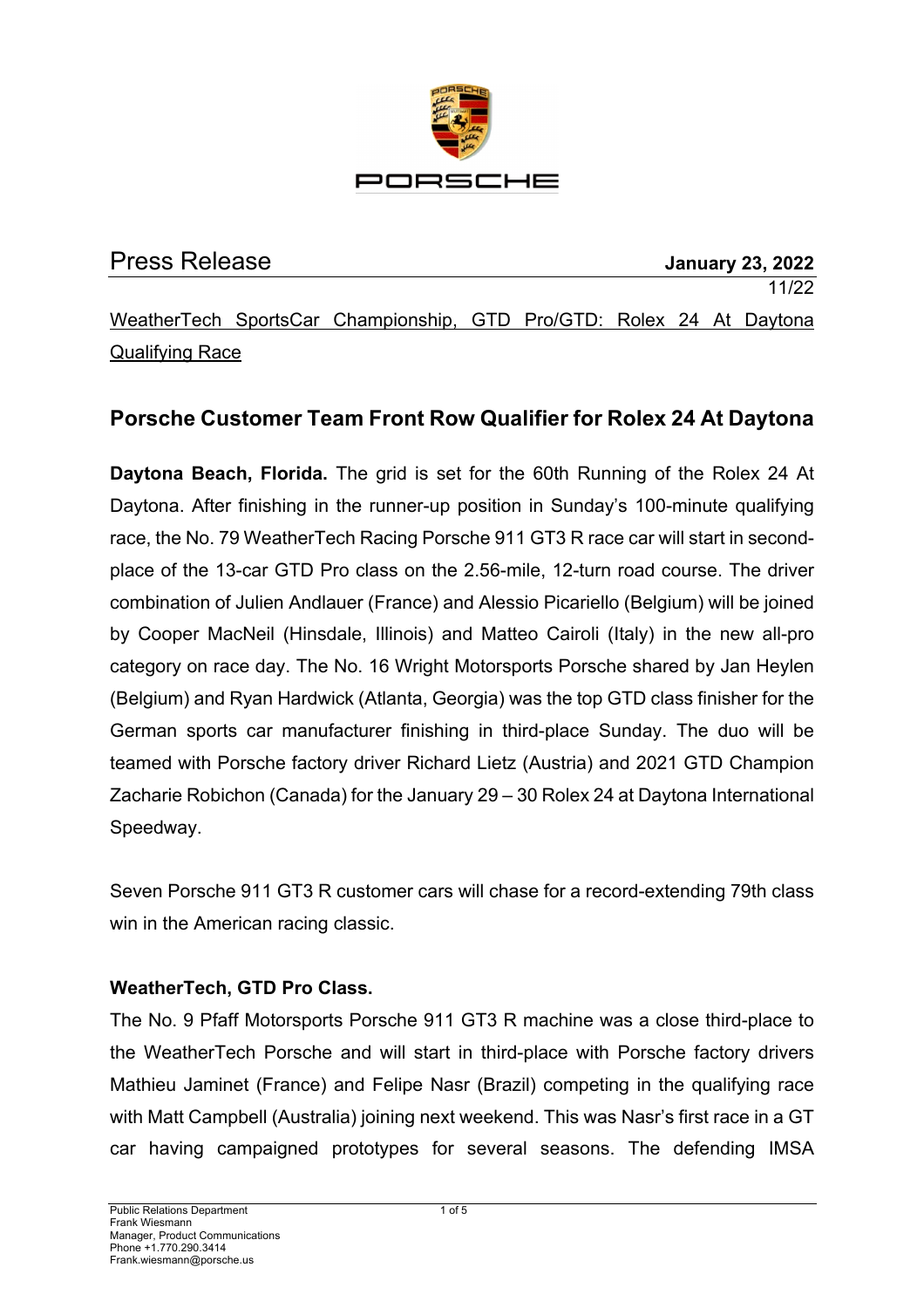WeatherTech SportsCar Championship DPi champion was the first of two Porsche "works" drivers named to the 2023 LMDh effort along with Californian Dane Cameron. The new Porsche LMDh car had its first shakedown laps on the Porsche test track in Weissach, Germany on January 14 at the hands of IMSA veteran Frédéric Makowiecki (France). The No. 2 KCMG Porsche 911 GT3 R made its IMSA and North American debut from pole position in the qualifying race. Drivers Patrick Pilet (France) and Alexandre Imperatori (Switzerland) – who will share the Hong Kong-based Porsche customer squad next week with Laurens Vanthoor (Belgium) and Dennis Olsen (Norway) – finished in tenth-place in GTD Pro.

#### **WeatherTech, GTD Class.**

With the Wright Motorsports Porsche of Heylen, Hardwick, Lietz and Robichon leading the Porsche teams in the Pro-Am style class with a third-place result, the No. 99 Hardpoint Porsche will start 14th in class on Saturday. Sophomore Rolex 24 driver Stefan Wilson (Great Britain) and veteran Nick Boulle (Dallas, Texas), both new to the Virginia-based operation, had the honor behind the wheel learning the rear-engined Porsche racer but will be joined by full-season regulars Rob Ferriol (Fayetteville, North Carolina) and Katherine Legge (Great Britain) for the first official race of the season. Just behind in 15th-place on the grid will be GMG Racing's No. 34 Porsche 911 GT3 R being campaigned by Klaus Bachler (Austria) and Kyle Washington (Canada). Team owner James Sofronas (Villa Park, California) and Jeroen Bleekemolen (Netherlands) will fill out the driver lineup during the "Rolex". The final Porsche 911 GT3 R in the field will be TeamTGM machine starting 19th in class. The No. 64 was shared by owner/driver Ted Giovanis (Highland, Maryland) and Owen Trinkler (Brentwood, Tennessee) for the 100-minute race with brothers Hugh Plumb (Unionville, Pennsylvania) and Matt Plumb (Chadds Ford, Pennsylvania) being added to the mix for the race.

### **Timing.**

Practice for the 60th Running of the Rolex 24 will begin on Thursday, January 27 with three sessions including the popular "night practice". A final session, as well as the four-hour Michelin Pilot Challenge race with nine Porsche 718 Cayman GT4 RS Clubsport entered in the GS class, will take place on Friday, January 28. The clock will start ticking on the 24-hour battle of human, machine and track at 1:40 p.m., January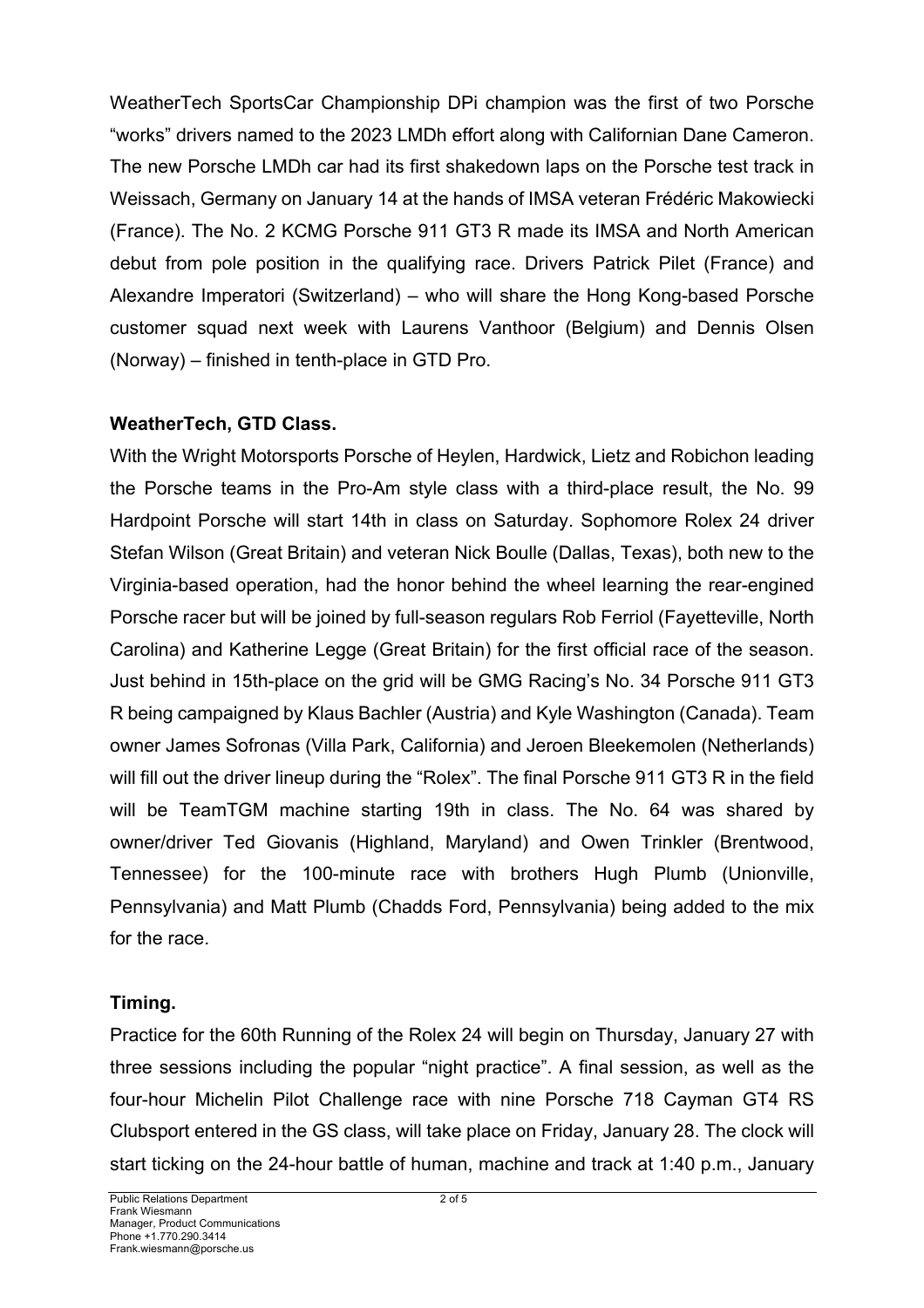29. Coverage of the event can be found beginning at 1:30 p.m. ET on NBC followed by the Peacock App, USA Network and, again on NBC for the race's conclusion starting at 12:00 p.m. Noon ET on Sunday, January 30. Coverage can also be found on IMSA Radio and the IMSA App.

### **Julien Andlauer, Driver, No. 79 WeatherTech Racing Porsche 911 GT3 R.**

"After the difficult qualifying for us yesterday, I think we had a great comeback today. This result counts more than yesterday but this is not the final race. We will have to do the maximum next week. We can confirm the baseline is really good and the lineup is grateful for this. Each day the car is feeling better and better. I am quite happy with it. We did not have any contact, so the car is in one piece and that is what is most important."

### **Felipe Nasr, Driver, No. 9 Pfaff Motorsports Porsche 911 GT3 R.**

"I felt it was a great experience to jump into the car and get my first taste in the qualifying race. I have got to say that Jaminet did a great job to put the car into the lead and show how the car number nine has the pace and the potential to be upfront. Good thing is, I got my first opportunity to do a driver change and get the full experience of what I can expect in the race. I want to thank the team for giving me the time and the chance to learn all the procedures I needed. All-in-all, when I jumped in it was about keeping the car on the track and learning as much as I could about racecraft, being around other GT cars, and how the traffic works. Now I have to check my mirrors way more often. For me, it was a new experience of everything that is going to happen in the 24. By finishing third, it is a great starting point for all of us looking ahead. Now I can digest all of this information and come back even better next week."

### **Jan Heylen, Driver, No. 16 Wright Motorsports Porsche 911 GT3 R.**

"A super-fun race. A good job by Ryan. We all need a bit of time in the car. We didn't have the opportunity to do a lot of off-season testing because of how late the 2021 season ended so this race was good to get some laps in and fall into a rhythm. Ryan did a really good first stint and from there it was a fun race. A lot of good racing. I think we have a good car for next weekend."

### **Ryan Hardwick, Driver, No. 16 Wright Motorsports Porsche 911 GT3 R.**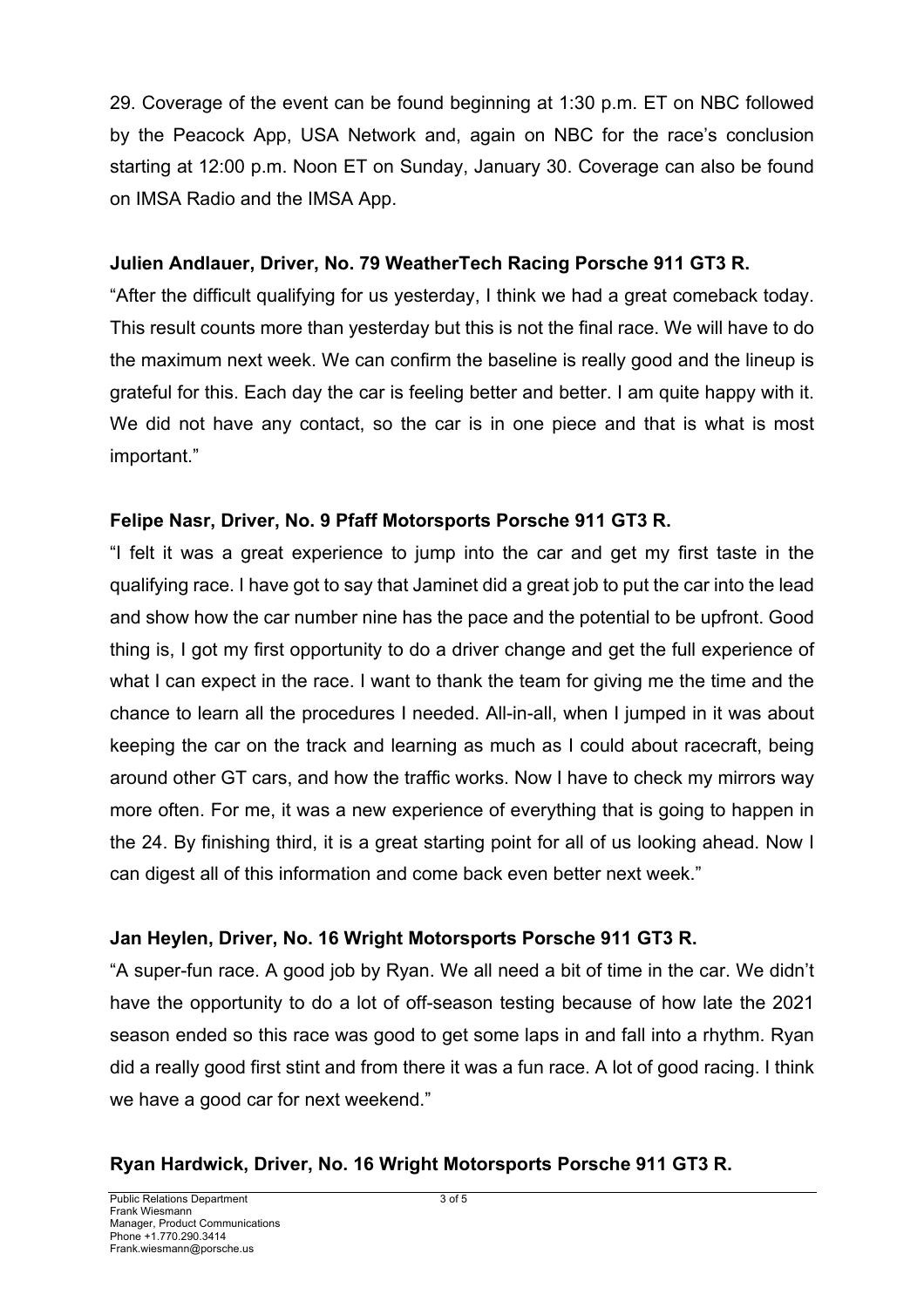"What a week at the Roar. Super successful weekend for our team. We advanced with the car throughout each session. The car just kept getting better and better and was at its best in the qualifying race. I was able to make-up a couple of positions and felt really good. Got the car in to Jan very cleanly and he went to work. He was amazing. We are really excited about the car we have for the 24 as well as our starting position. We really look to being competitive for the GTD class win. If Lady Luck and all the stars align, maybe being in the hunt for a Rolex next week."

## **Richard Lietz, Driver, No. 16 Wright Motorsports Porsche 911 GT3 R.**

"We had a positive weekend. The main goal was to build-up confidence, find the car balance for day conditions, night conditions, also if it rains the car is able to handle the rain tires and every driver is happy. I think we achieved out goal. We are quite well prepared. It was good for me so that I could see how the race is going to be: listening to the engineers and the spotters and to get used to the championship. Now we will try and relax a bit and get ready for the big one."

## **Zacharie Robichon, Driver, No. 16 Wright Motorsports Porsche 911 GT3 R.**

"It has been a great first experience with the Wright Motorsports team. We showed all four drivers are working well together. We have a good starting position. It is good to be working together, hitting all our marks and being where we want to be. It is a long race, but I am excited to get started."

## **Nick Boulle, Driver, No. 99 Hardpoint Porsche 911 GT3 R.**

"We've improved every session this week. In the race itself today the whole name of the game is moving forward but taking zero risk. There's nothing to be gained from any risk, even if it pays off and we did that. Stef had an awesome stint and I think we accomplished what we needed to. We're starting higher up than we did after qualifying when we made a mistake, and we'll move on and try to keep on moving up."

## **Rob Ferriol, Driver, No. 99 Hardpoint Porsche 911 GT3 R.**

"I'm really excited to see how the team is coming together. We've got a few new components and they've integrated really well into the team. We have Nick and Stef who have integrated really well, and they did a great job today. We learned a little bit more about the car, piling on to what we already learned this week and so we'll go into